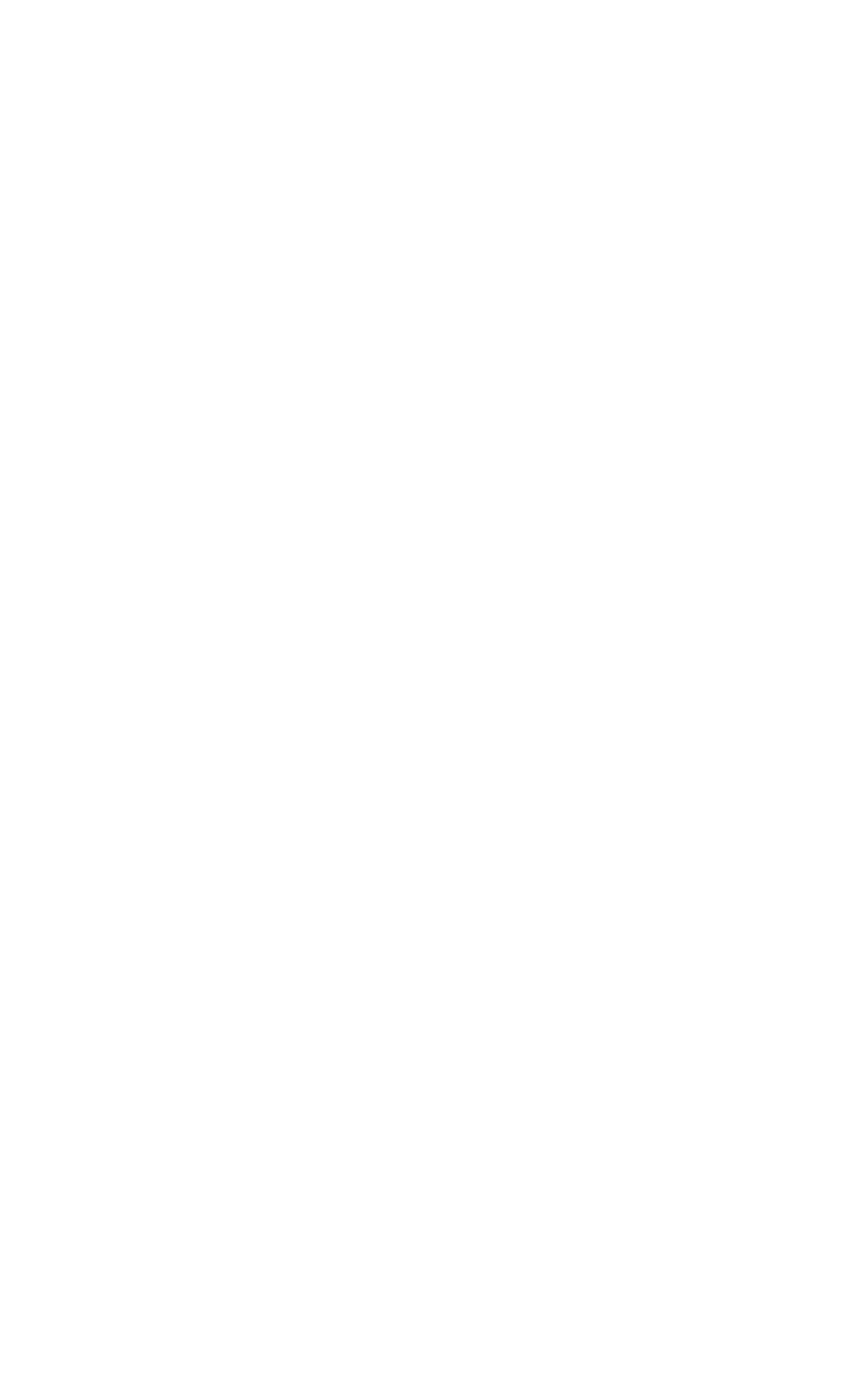# **FIDST DOEMS** Claudia Dobkins

GRIM REAPER BOOKS New York, N.Y.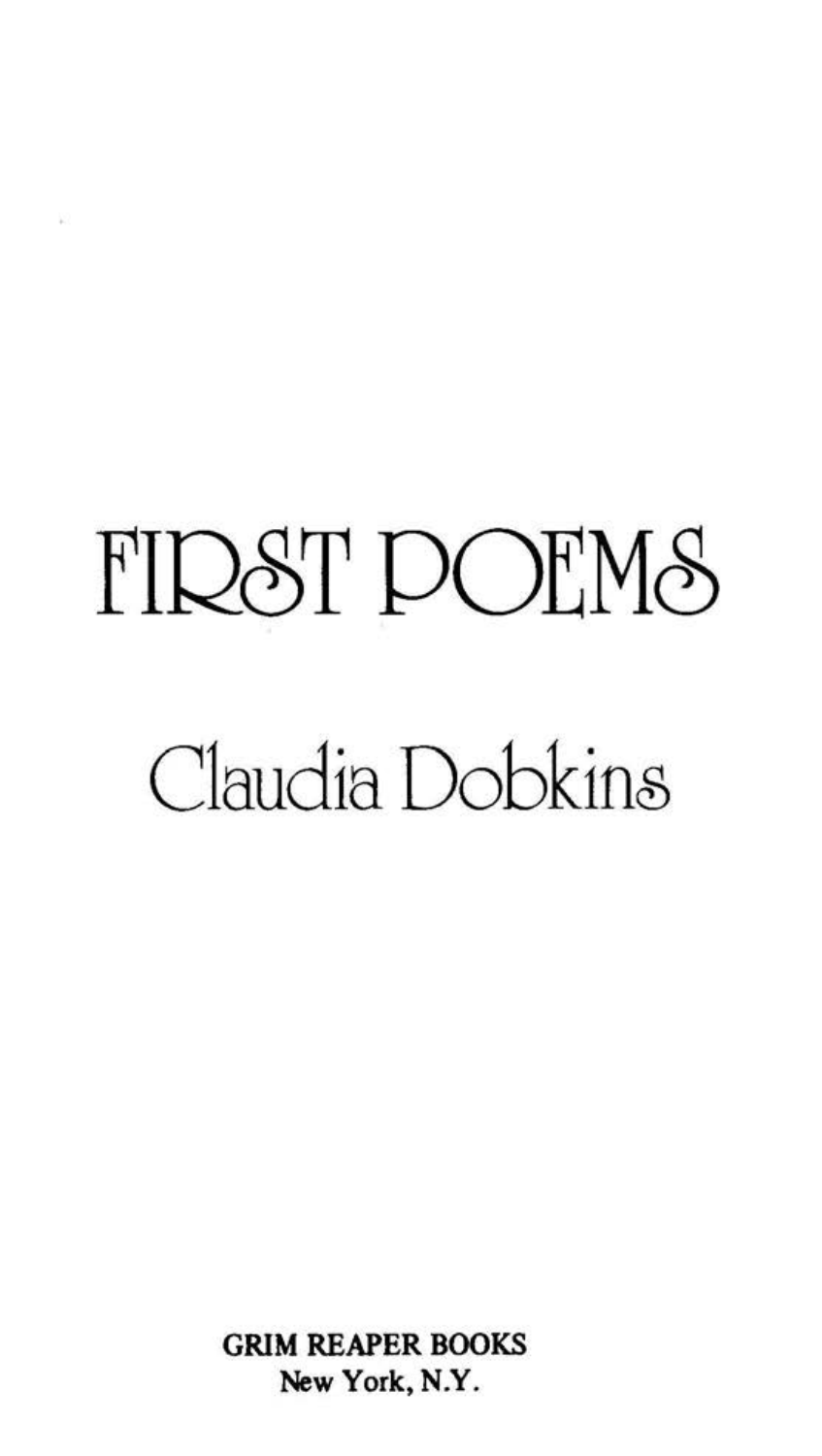#### *Copyright© 1974 by Claudia Dobkins*

*Cover art by Debi Kops.* 

# *Originally published in print in 1974 by* GRIM REAPER BOOKS An imprint of THE POET'S PRESS

*Ebook PDF Facsimile Edition 2015 This is the 216th publication of*  THE POET'S PRESS 2209 Murray A venue #3 Pittsburgh, PA 15217-2338 www .poetspress.org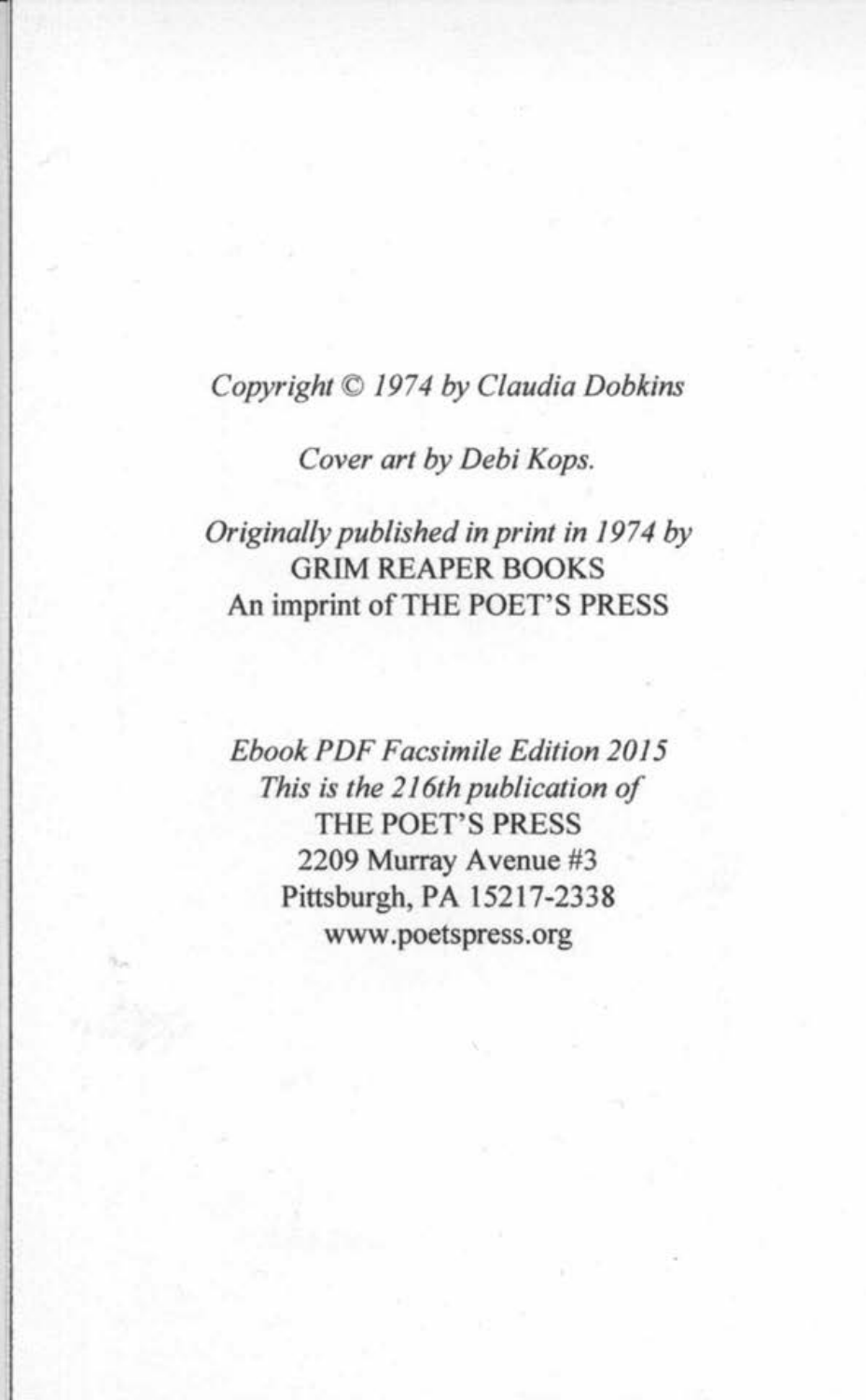# **FIRST POEMS**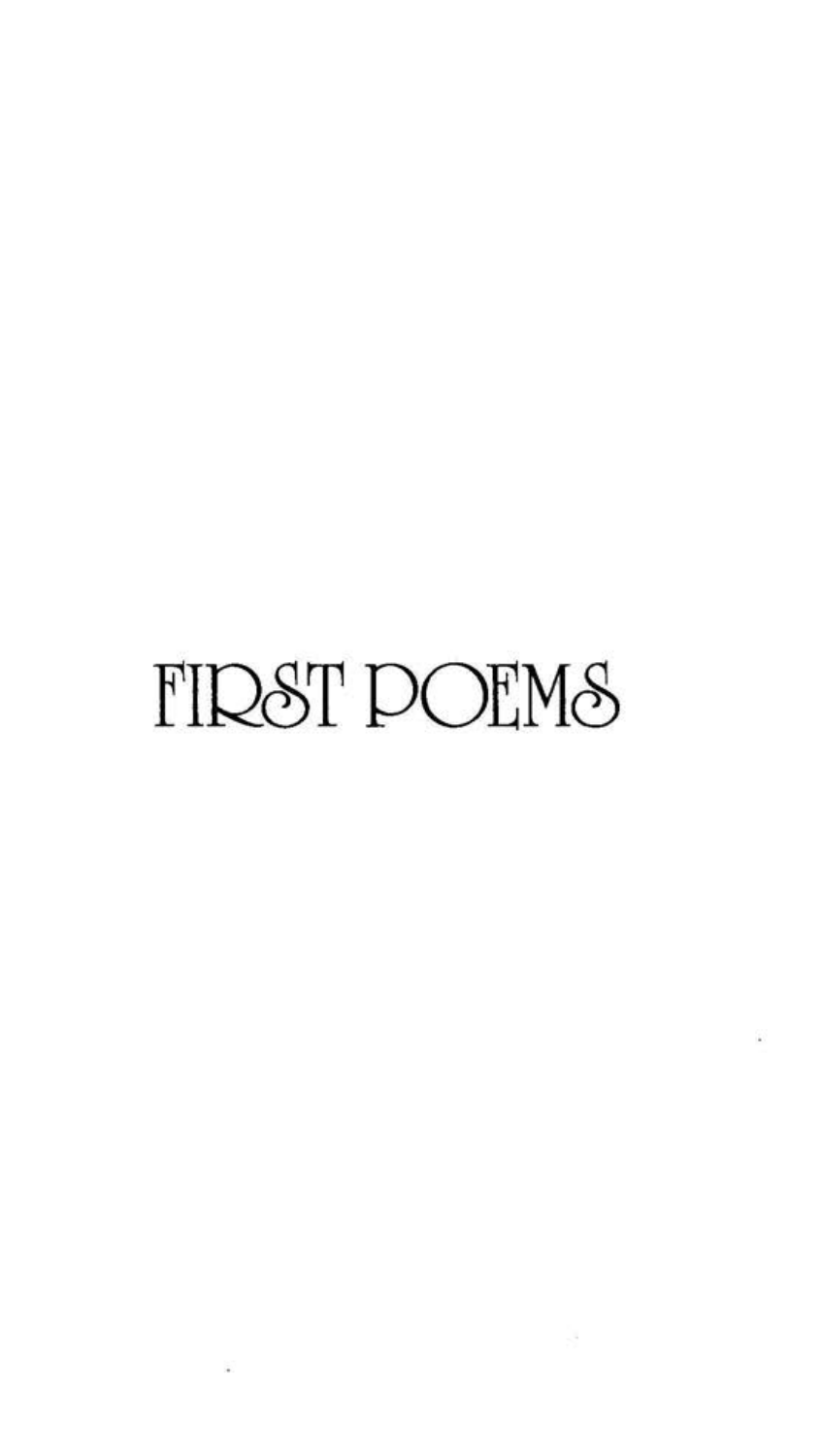# answer to deborah richardson

behind every crepe de chine cloud there is a gold lame lining.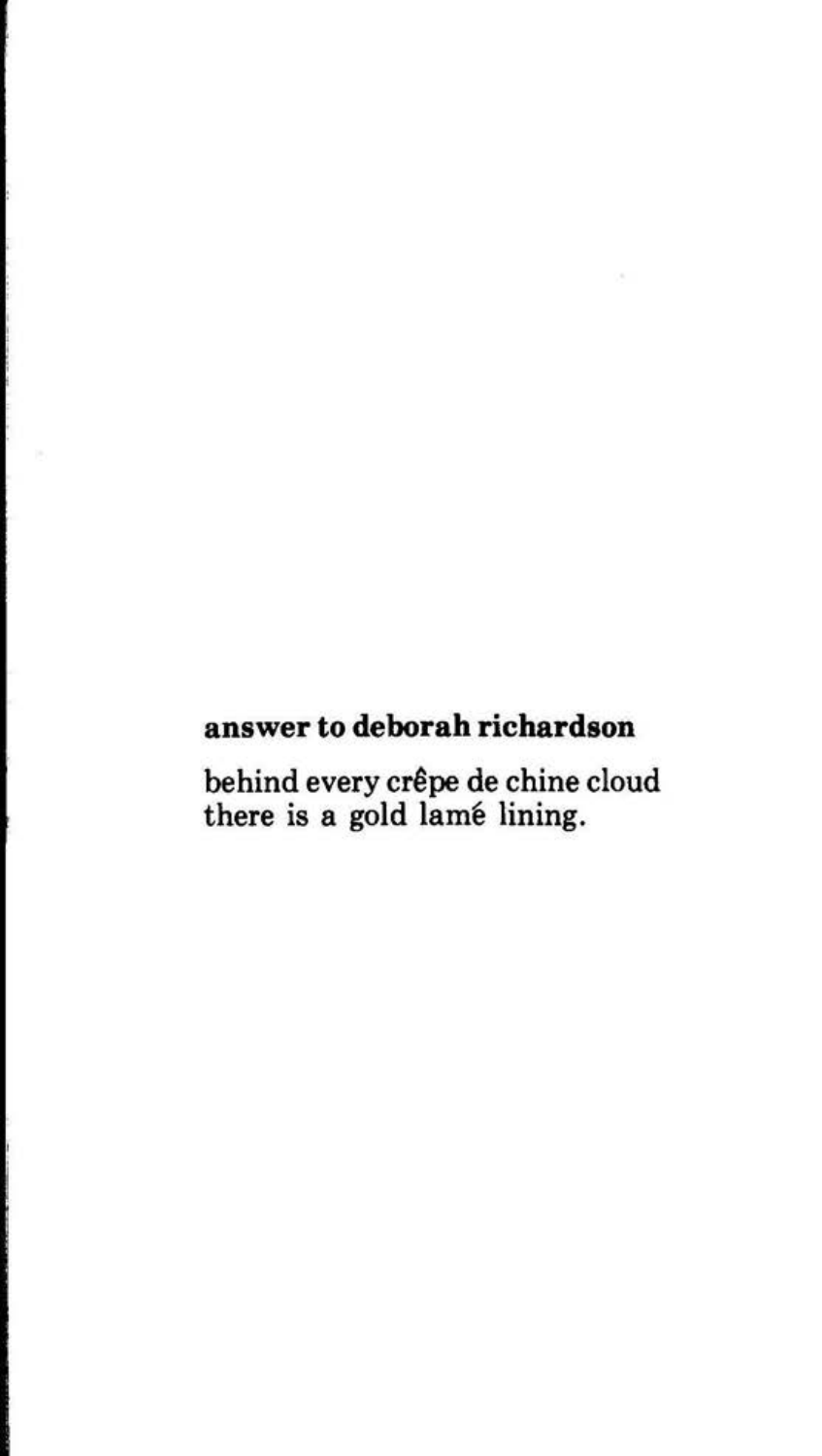## **Beach Poem**

Night calls burst a whisper of boats through fog. driftwood scatters brushing my feet wondering where to go; the green cans are empty, umbrellas, once laughing lay squashed, their gigantic mouths still mumbling.

Blind eyes lurk on the ocean floor. sleepily they blink white and dry; where fish swim to drink silence on the shore, I hear seaweed battered on the wind.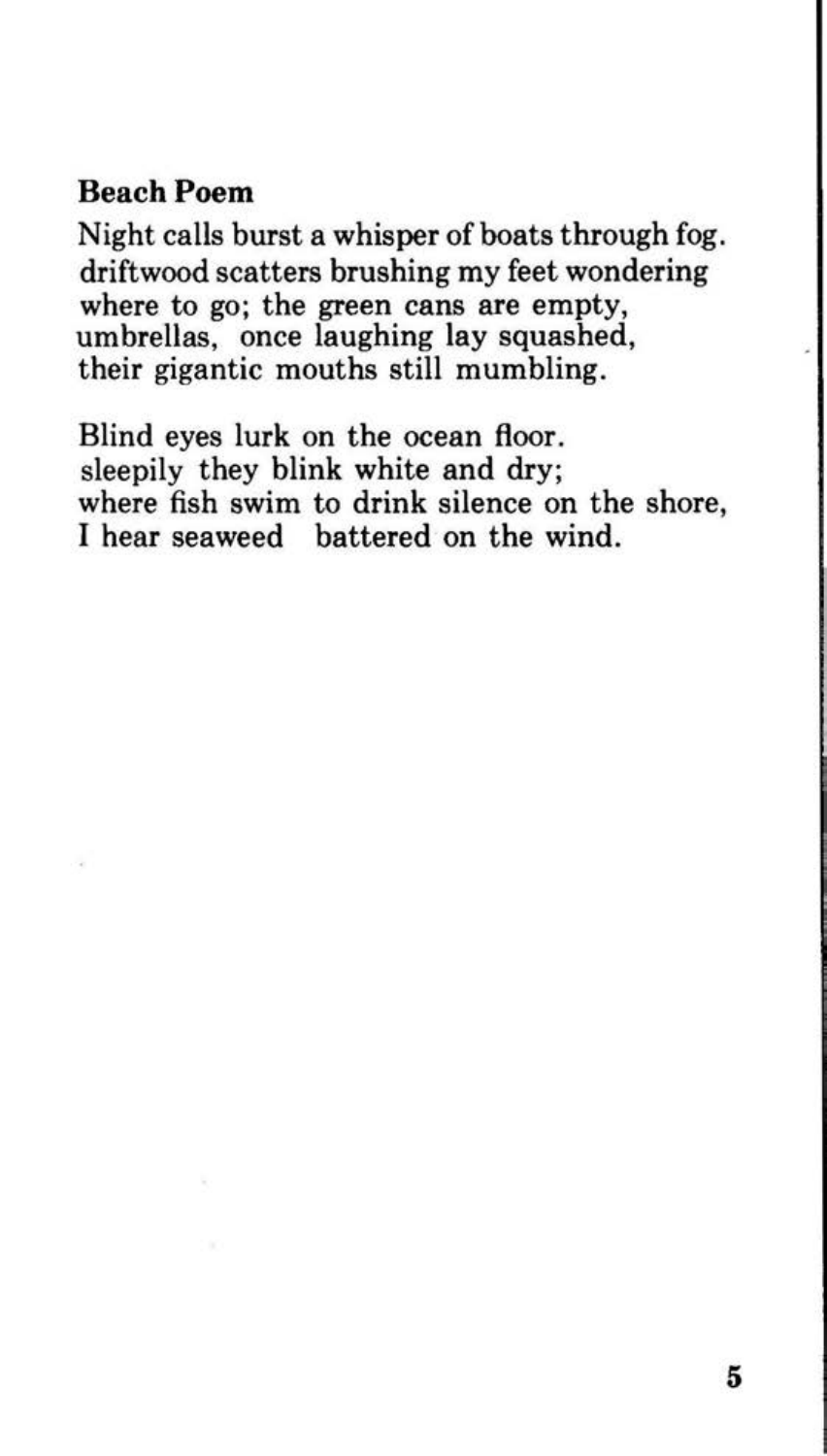#### **Still Life**

This still life of cups mocking the table recurs as a glint of eye as an ice moon blown on October's window.

Your thumbs shredding plums; the skillet where you stand, back bent, sleek as a cat. The orange bowls gape where my laughter sticks,

the teeth edge of it slitting your voice beating out the inevitable, each syllable booms hollow, an echo of broken drums.

I turn, rotating on my axis of knives, the walls ache, the lights shut, as you tell me about her.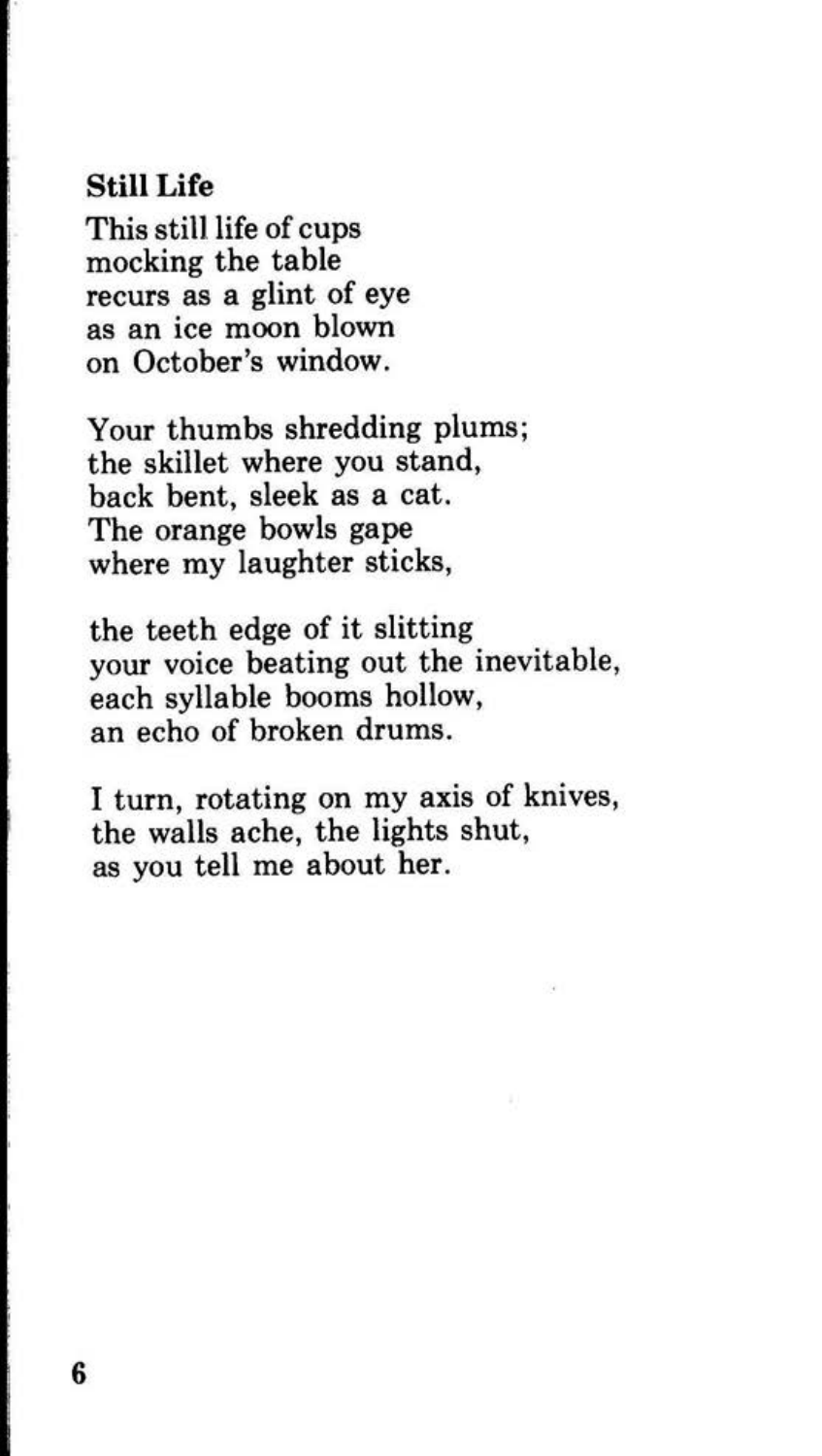#### **gentlemen like that**

ä,

open all doors, light all cigarettes, pay the check, escort you home, kiss the tips of your thumbs, lean for your mouth with closed eyes,

in the dark, you could be anyone.

#### **writing poetry**

each time the same wringing of hands and the thought of pills or music.

sometimes it's a man or the sharpening of pencils that detours us.

more often it is the migraine or anger that forces us to do it.

always saying this is the last time ever.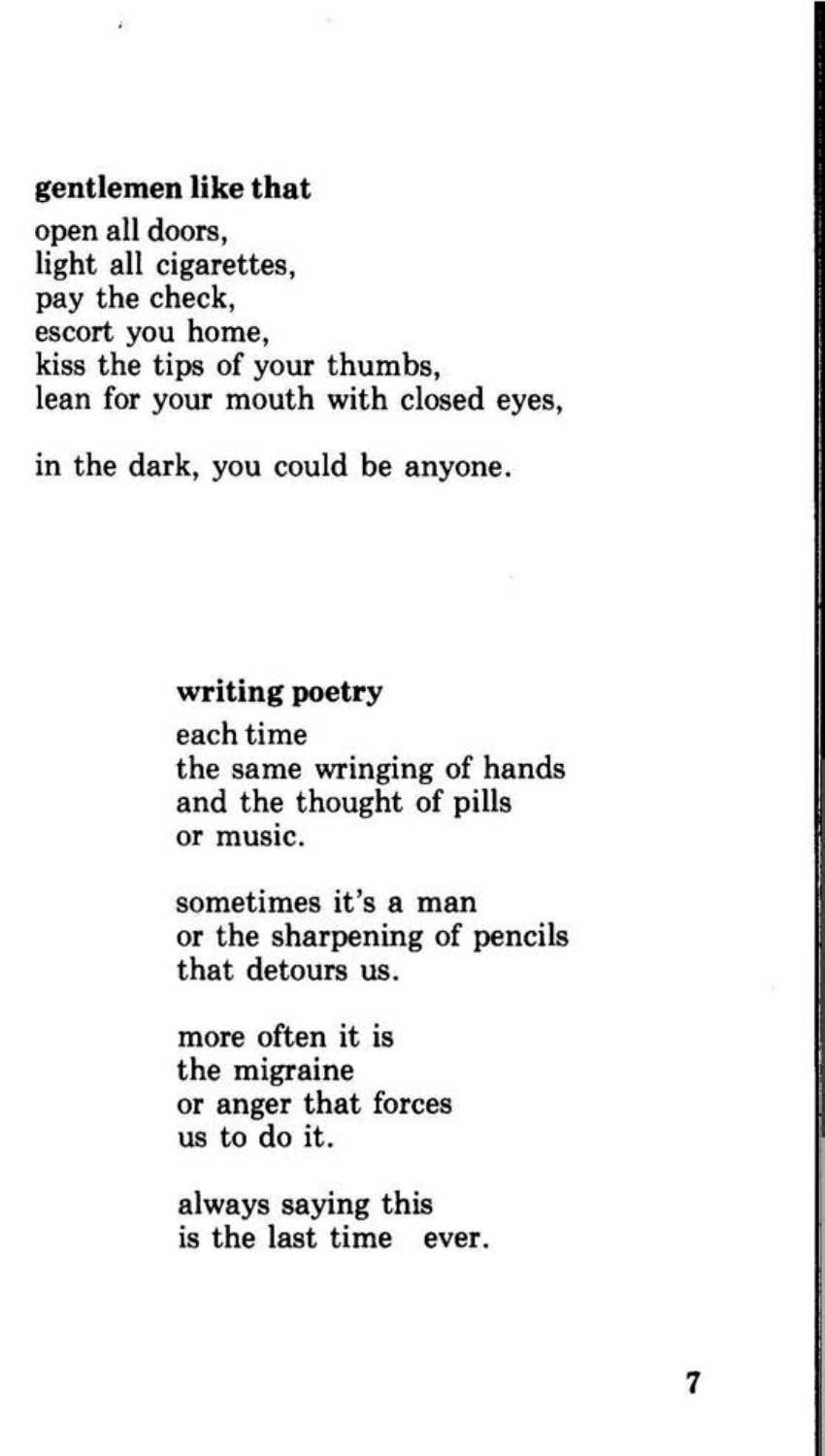# **THE HUNTER RETURNS ON FOOT**

I only remember feet that shatter glass

the soft cunning of toes snapping weed

the thorny feet of the deerslayer tracking deer

I remember it all m withering photographs

young fawns that died with wooden eyes

frozen in a glimpse of shuffling bone

how the hunter stands watching his kill go gray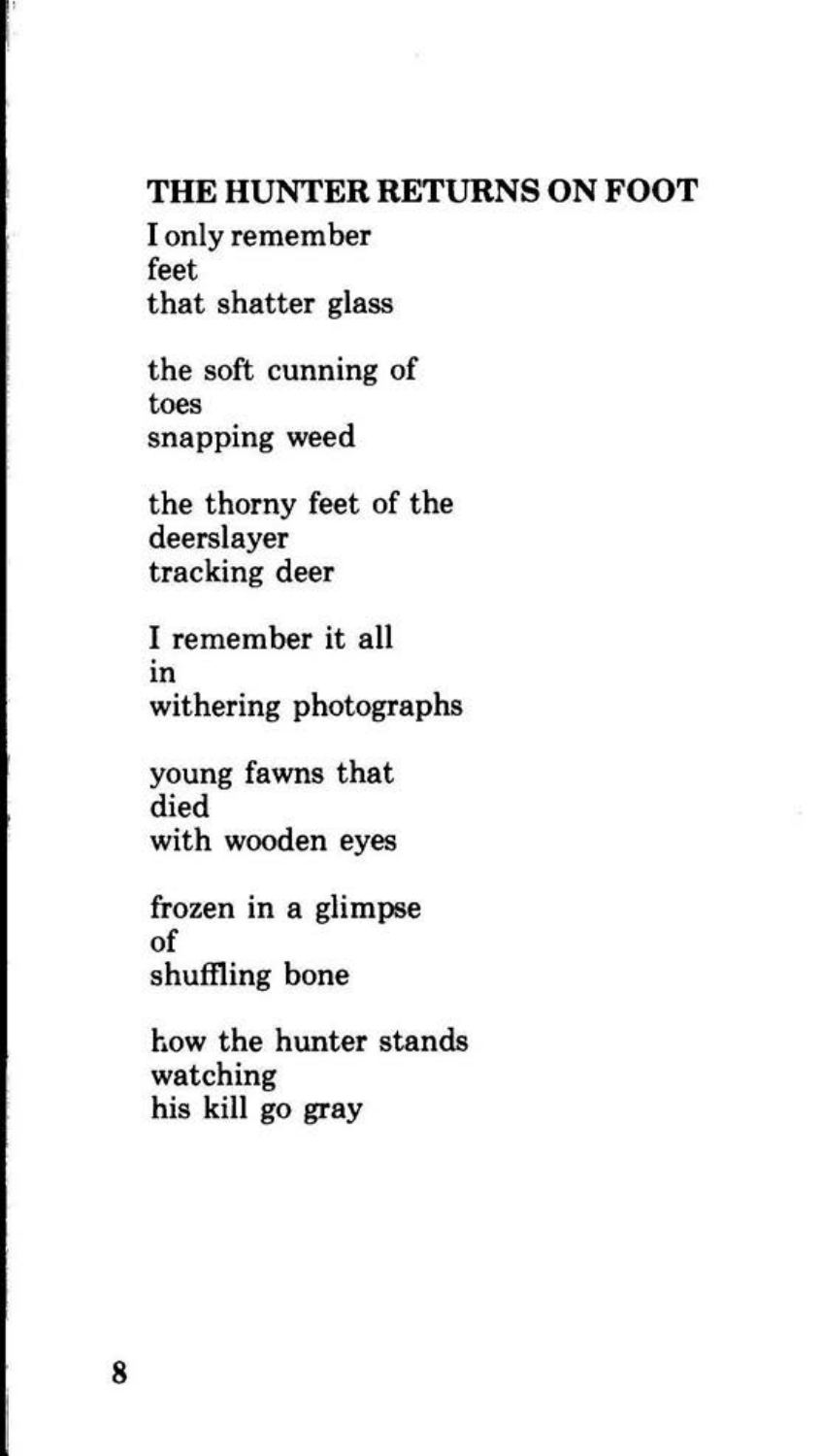lean stags murmur confession shamed at ravage

when those feet do not return

they will sing your death with thanksgiving

9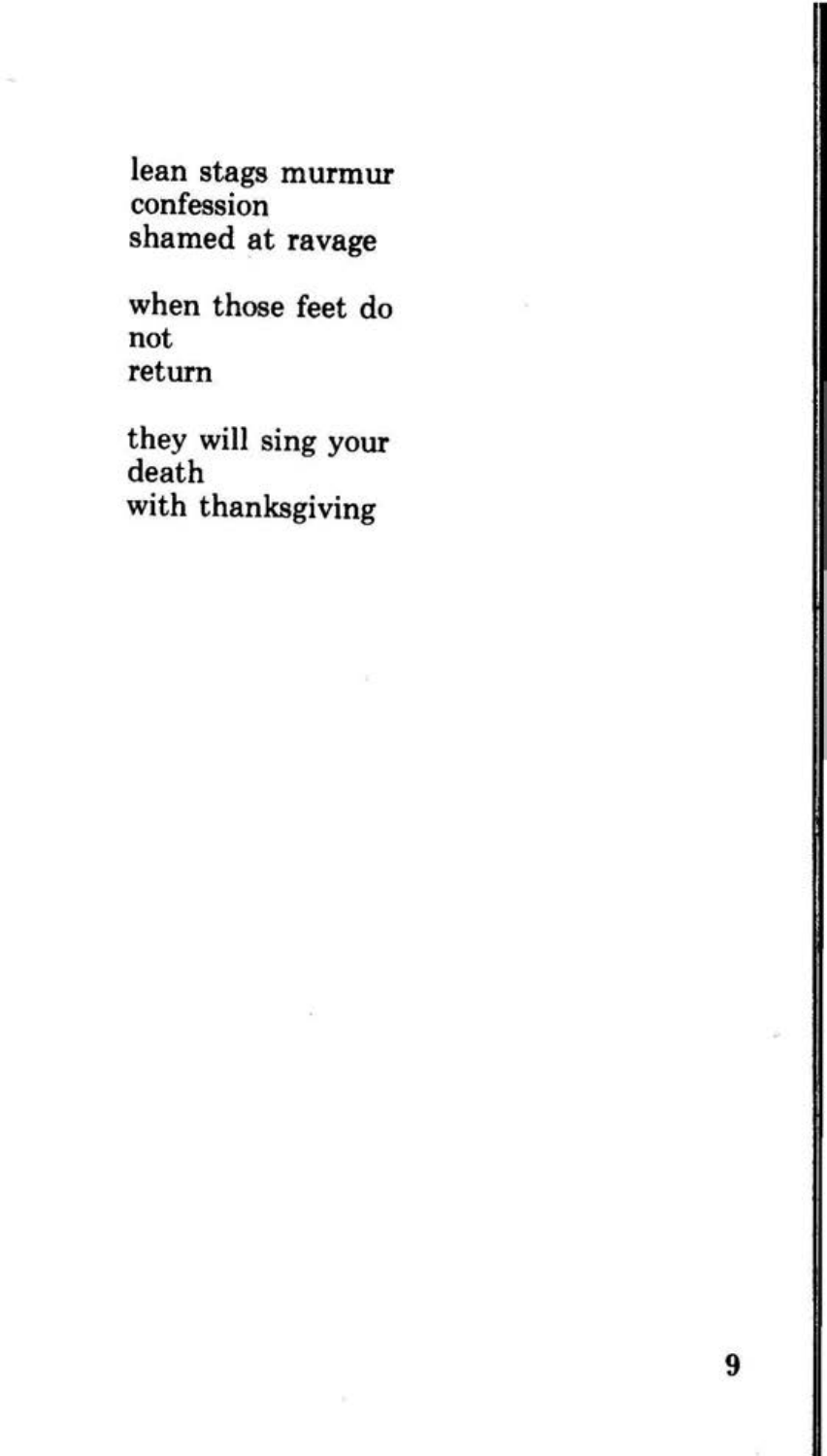#### **to fat**

shedding skin in handfuls, warm dough, pearly, i dream it out of windows.

silver in darkness, immaculate whiteness, my skin

washes off like colors or voices dying from the radio.

soft bed with little tufts of hair, what magnificent gardens burst within?

What woman hums beneath the folds impatient with waiting?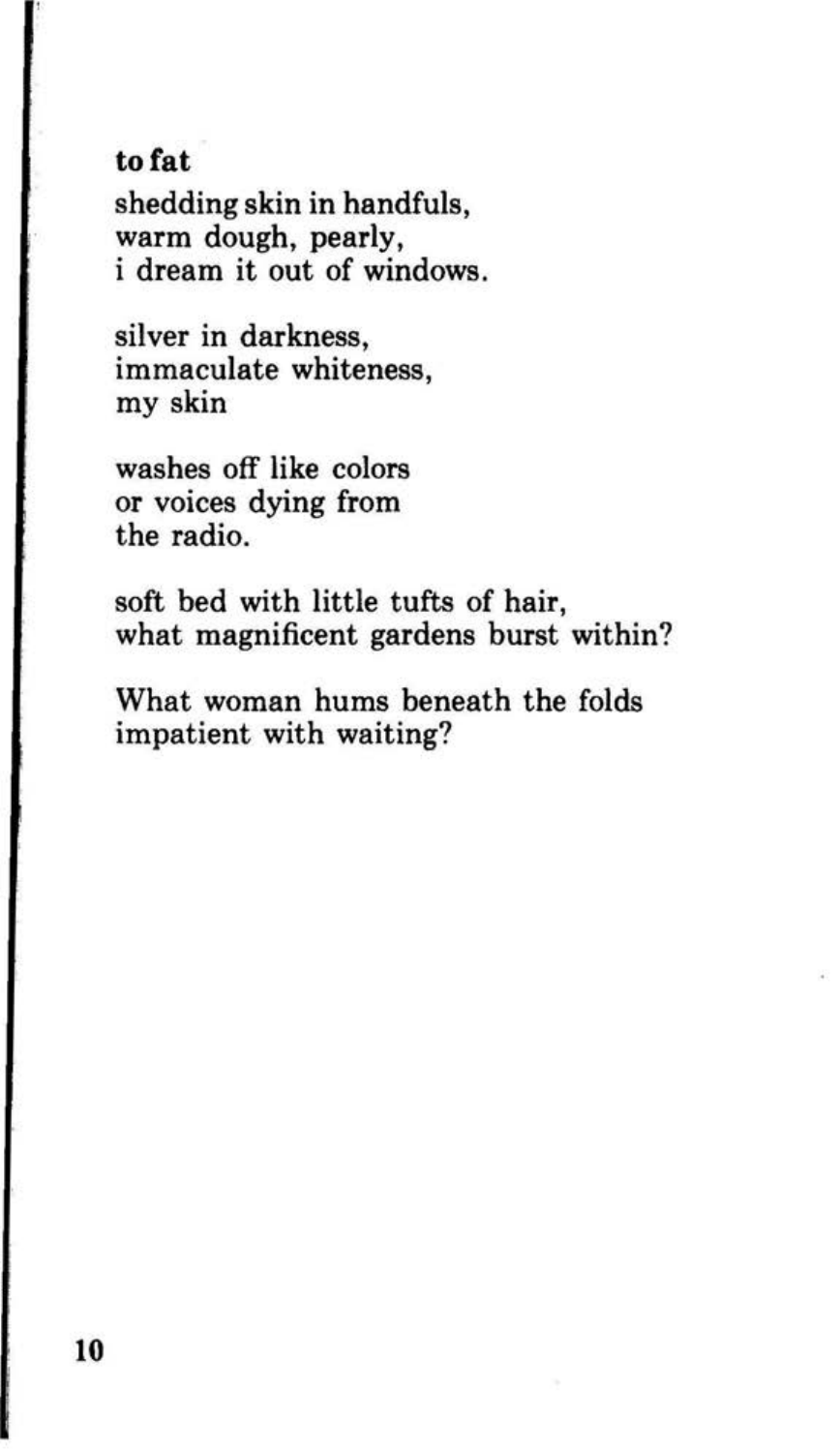# **The Orange Tent**

It squats like a pumpkin, is harmless with its zippers and flaps but its fat mouth gloats.

what indolence! it sprawls like a nude with nothing to do but remember feet and various sized asses.

how smug it is anchored there with fat stakes. it stretches to the trees as if it recognized them.

The rubber sides puff with the breeze, glutted from some remembered dinner, no doubt. It sniffs as if anticipating erotica or money.

What does it want if not other arms and familiar creases? even the canvas sheds as if it itched for other people, different years.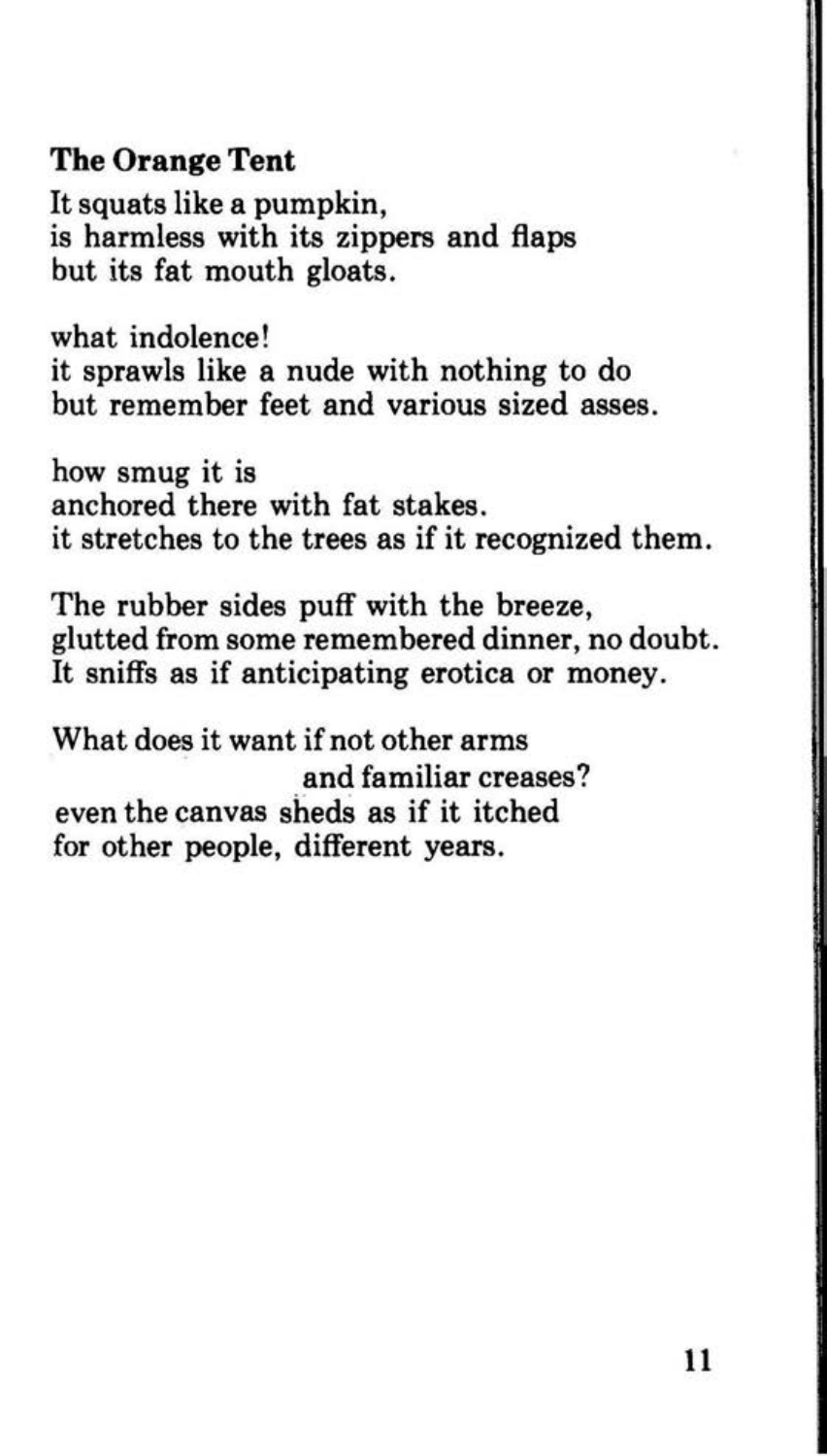#### **a sudden simple song (about love)**

that your skeleton fits mine is not enough. your bones rub me to a chiseled powder. your touch is electrifying even when you are not here.

my hair is an aura of questions; who do you dream behind your eyes? as if the curve of my pelvis is not enough.

when heat measures its beats across my thighs it is no more than an aching to be dressed in skin,

to flow in a milky substance of honey, of dandelion wine.

that your skin fits mine is not enough. your fingers capture my lips and I am burning for the woman you dream,

that the sound of her voice would leave me wordless

or alone with a mysterious melody.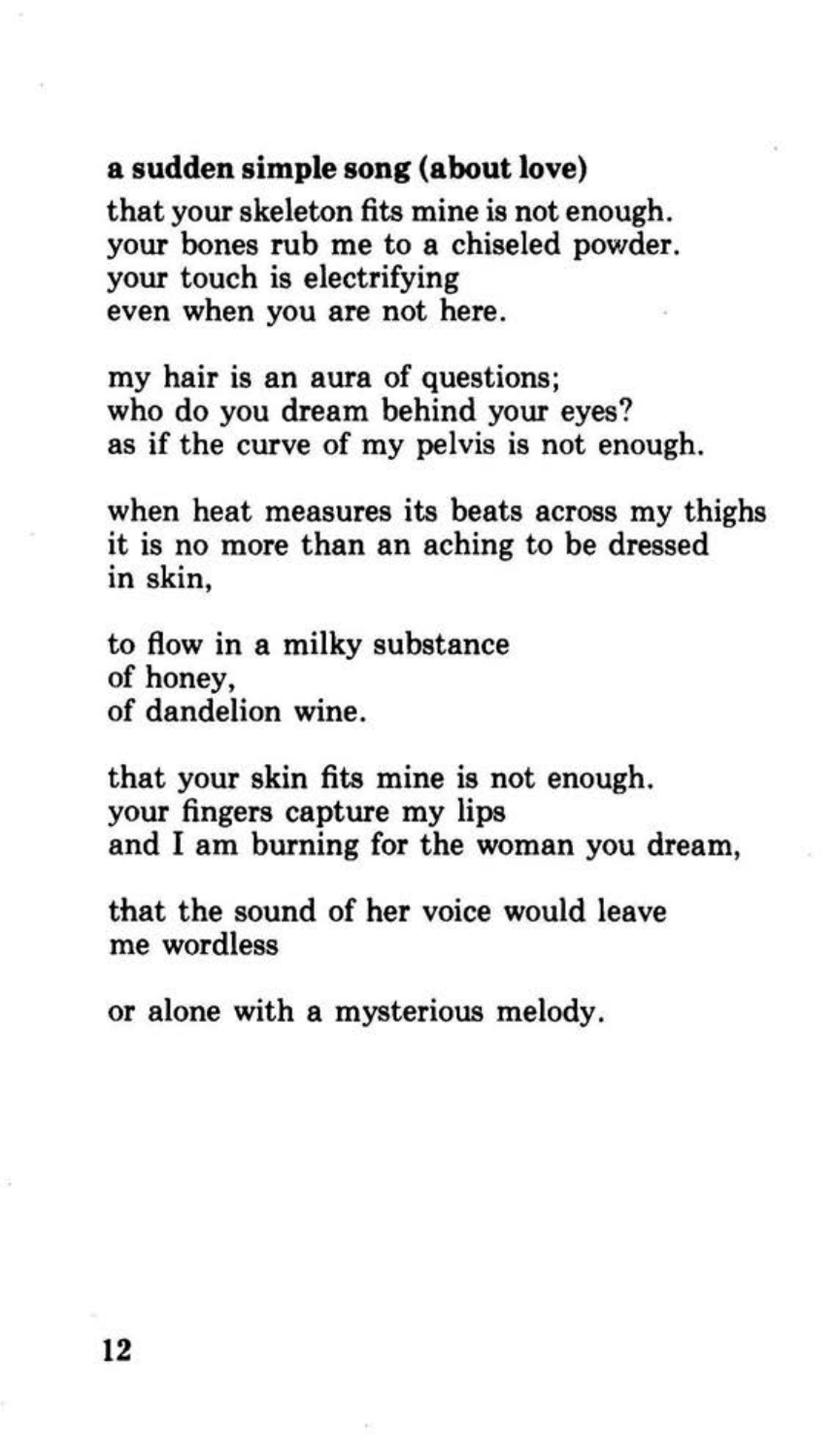#### **The editor** says:

These first poems don't make a difference. They are interesting but they don't make me *cry,* yet here's a line:

0' *tub of blood dumped from the sun how redness wraps the earth* 

Now *that* approaches the cosmic! But this:

*A poppy within me blooms as rhythmic and exotic as Pennsylvania.* 

Now, *that* is women's crap. Still, you show promise and I'd like to see more of your work.

When you are about thirty-five, *then* you'll be able to write, that is, of course, another decade away. Give yourself some time to fuck whores, brawl in bars and drink a lot. Then we'll see lines like:

*The hallways leak piss and soured rags but her eyes are innocent as easter baskets.*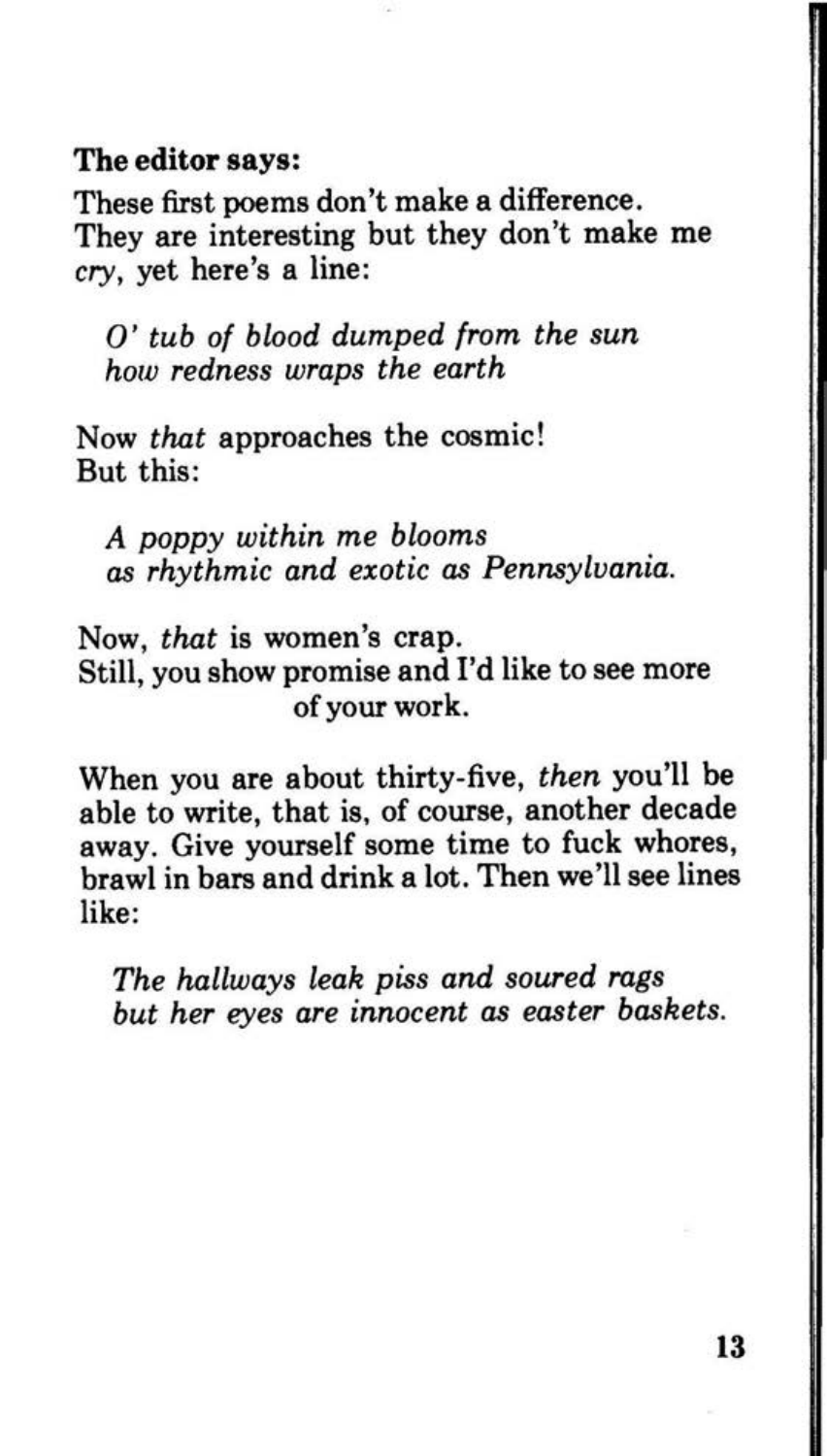#### **THE MATCHMAKER'S MISTAKE**

If fate had arranged it the two of you would be together on that street we haven't walked;

she with her letters, you with the car, and rain.

Tonight an otherwise dry sky stains through the years;

on this road, blots of another sort and all our aches are different.

ï

 $\begin{minipage}{.4\linewidth} \begin{tabular}{ll} \hline \multicolumn{3}{c}{\textbf{0.4\linewidth}} \end{tabular} \end{minipage} \begin{minipage}{.4\linewidth} \begin{tabular}{ll} \multicolumn{3}{c}{\textbf{0.4\linewidth}} \end{tabular} \end{minipage} \begin{minipage}{.4\linewidth} \begin{tabular}{ll} \multicolumn{3}{c}{\textbf{0.4\linewidth}} \end{tabular} \end{minipage} \begin{minipage}{.4\linewidth} \end{minipage} \begin{minipage}{.4\linewidth} \end{minipage} \begin{minipage}{.4\linewidth} \end{minipage} \begin{min$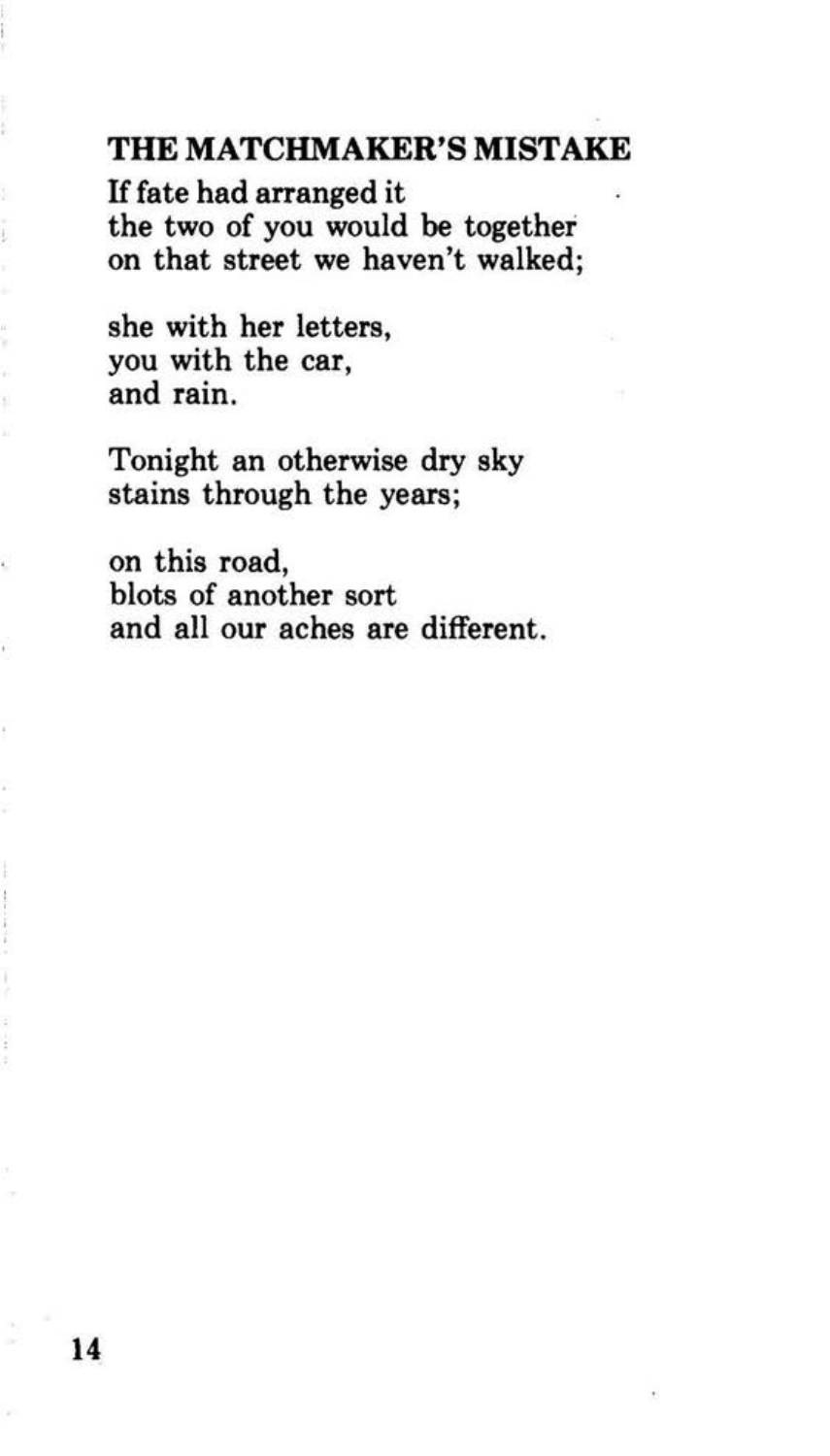#### **david**

nothing sleeps right the nights he walks

the air hugs a street lamp or strokes a dead animal's fur

where his feet go a faint sizzle leaps off the sidewalk

as if his frost were a fine cut glass melting

he is the moon in reverse a calling card

in hieroglyphics or untranslatable verse

the white bird haunting behind his forehead

flutters its wings like breath

forming unutterable words.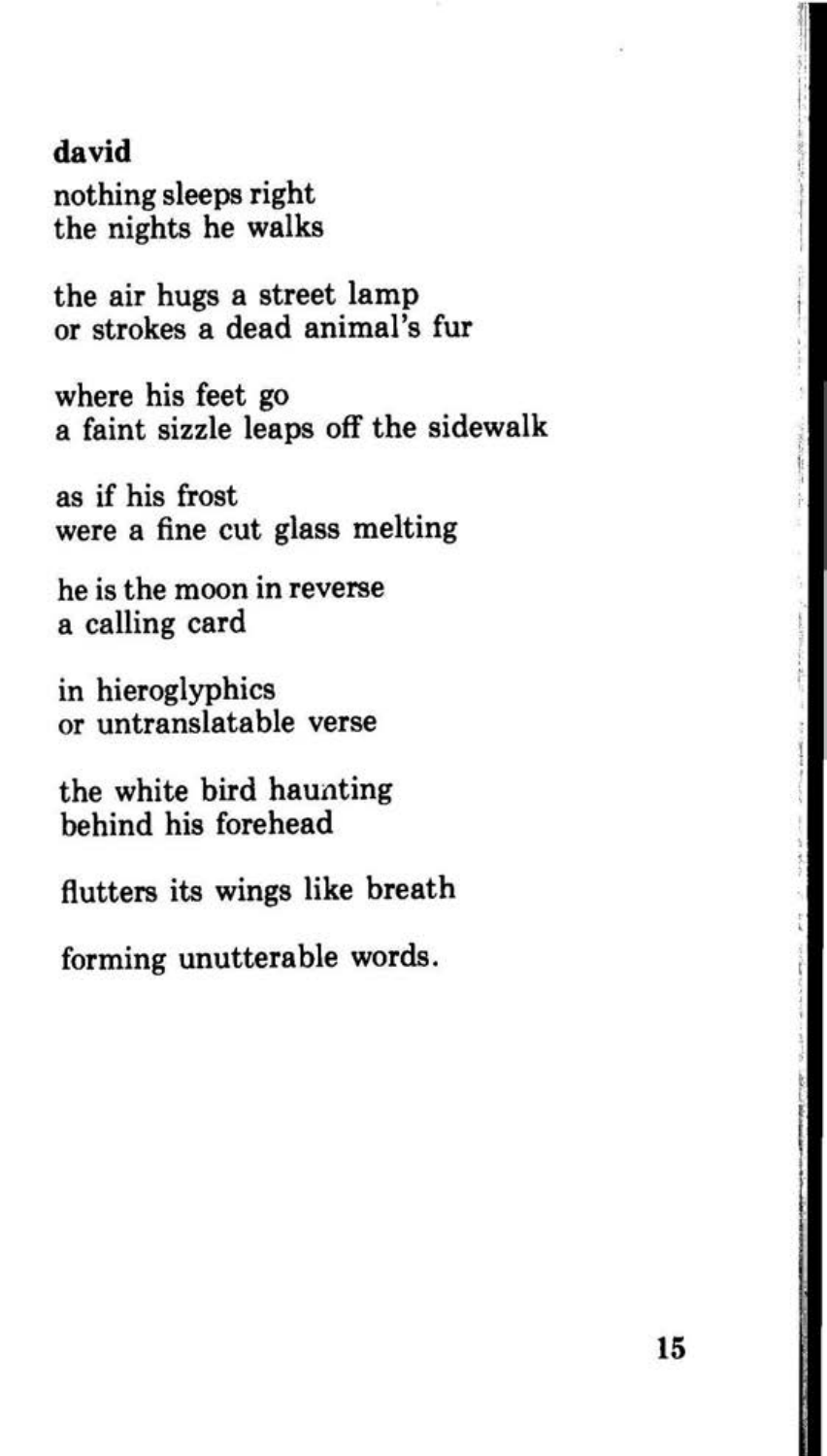# **Tulips**

stick in the air with nothing to do. They are receptacles for stares; one man is in awe of their beauty, another wants to grab their necks and yank.

Still they remain passive, unafraid. Even if the wind musters a subversive whisper they are compliant, they do the right thing.

As for the grass, no one seems to notice. How it gushes in abundance! Even now invisible blades of it grunt against roots moaning with terrible secrets.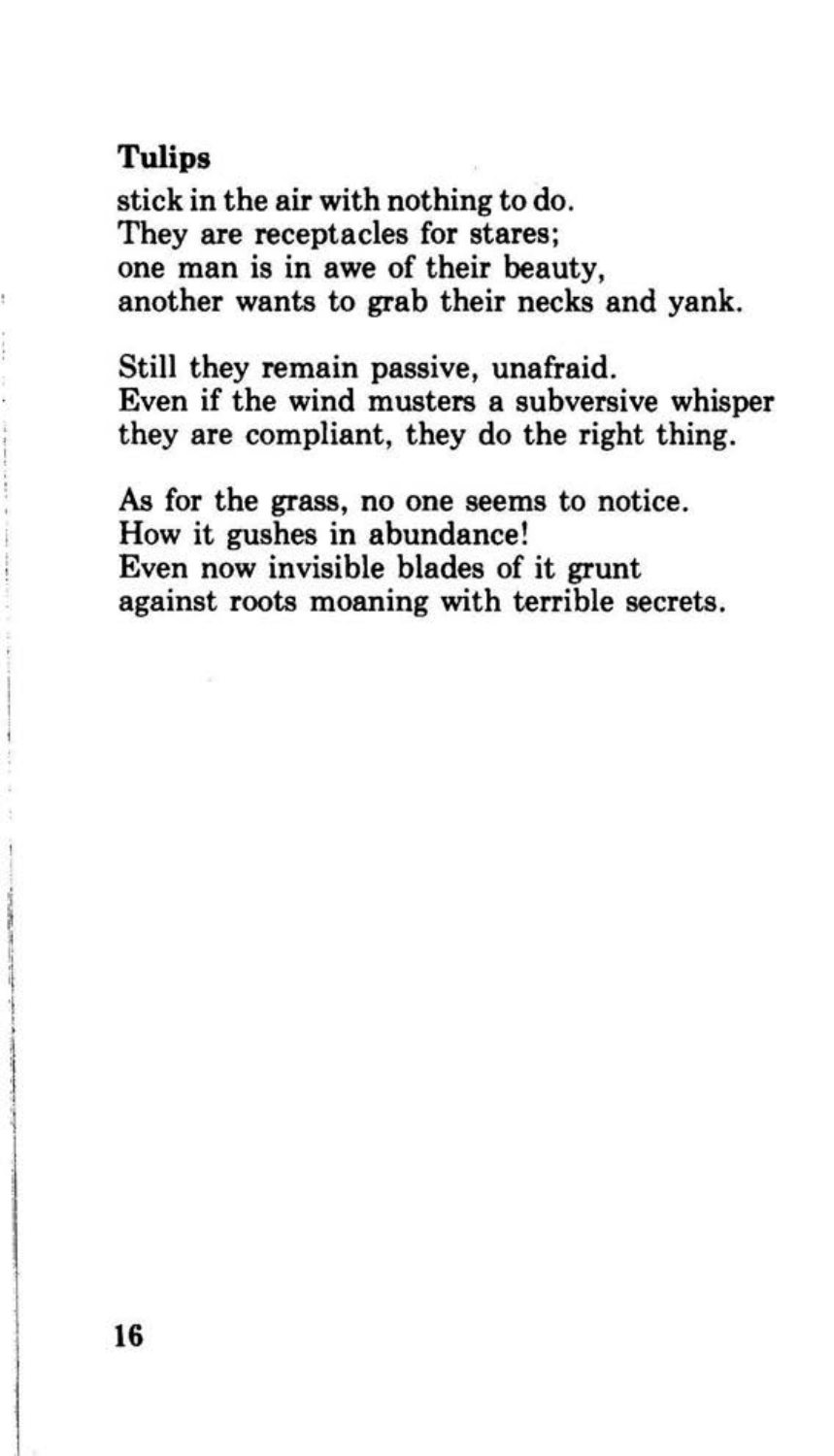# **BRIEF EXPLANATION**

What love did. The beast sleeps, the apples sit on the window dried and waiting. When poems yawn the air eats itself a good void. The shaft of my brain waits

for what you say. I am more like hunger satiated on tubes. The beast is the curve of a letter rerouted, it breathes in strange winds, blinks with button eyes.

Love, say then, that I have written stronger poems; I outweigh dust, in the crumble of earth I am a blade hating; or, let me die, the pump of blood,

the bullet of heart blasts too deep.

If what I say rides on helium, know it can be pricked, that the line is empty, what I pour in the glass bell leaks, my teeth tear blanks.

What love did. The beast sleeps. I work to hear the sound of nothing; the agony has gone deaf, as if each day were the last poem I'd ever write.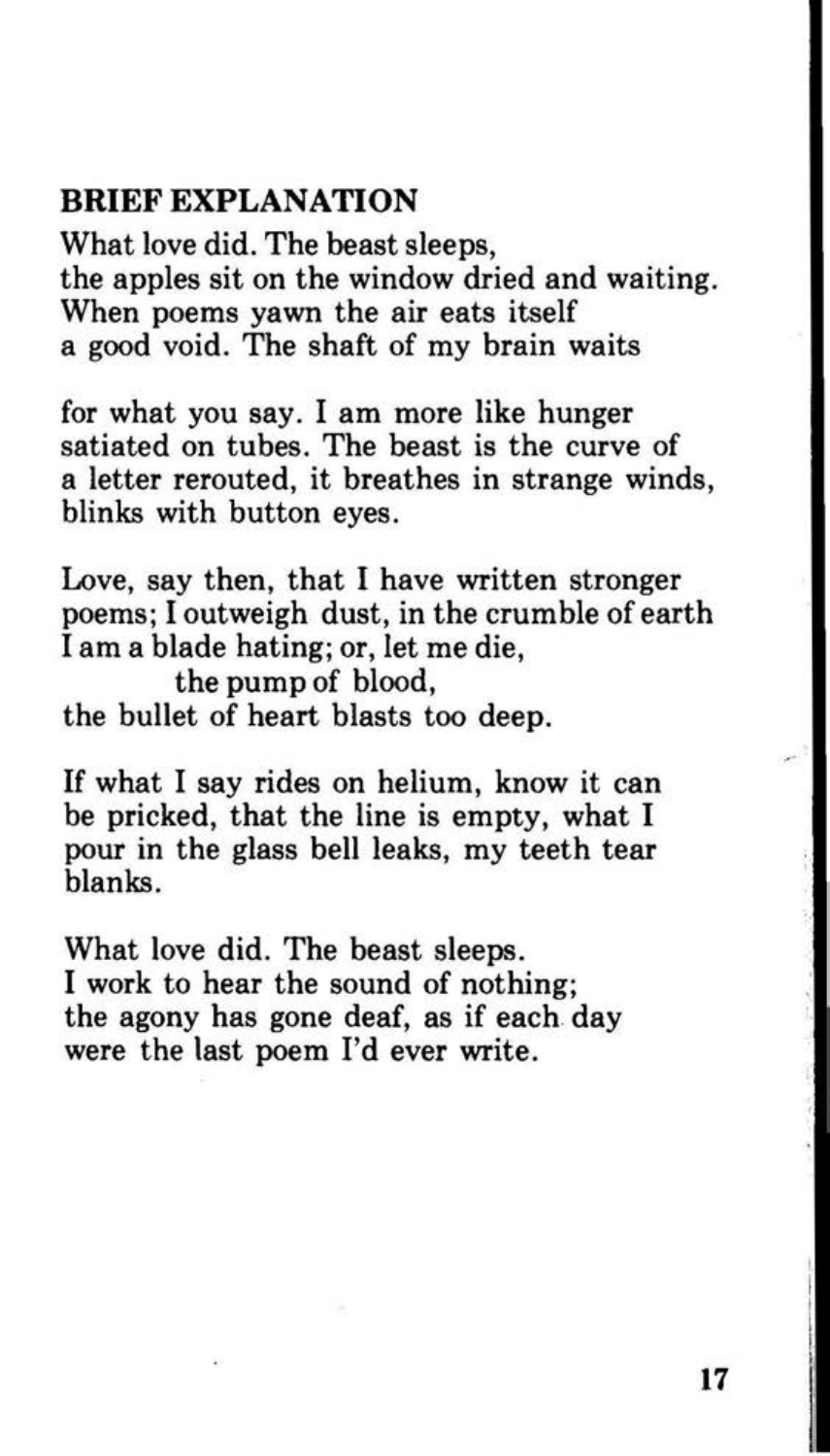# **Gardener**  *(for George Behrman)*

Cupped in your hands I want to stay as melons scented with October.

I am over-ripe, blown full as moons, splitting to mouth for your

lips. Lift me, my rootbed swells to meet your vine.

Here in tender grasses, I burst, letting my seedlings grow wild.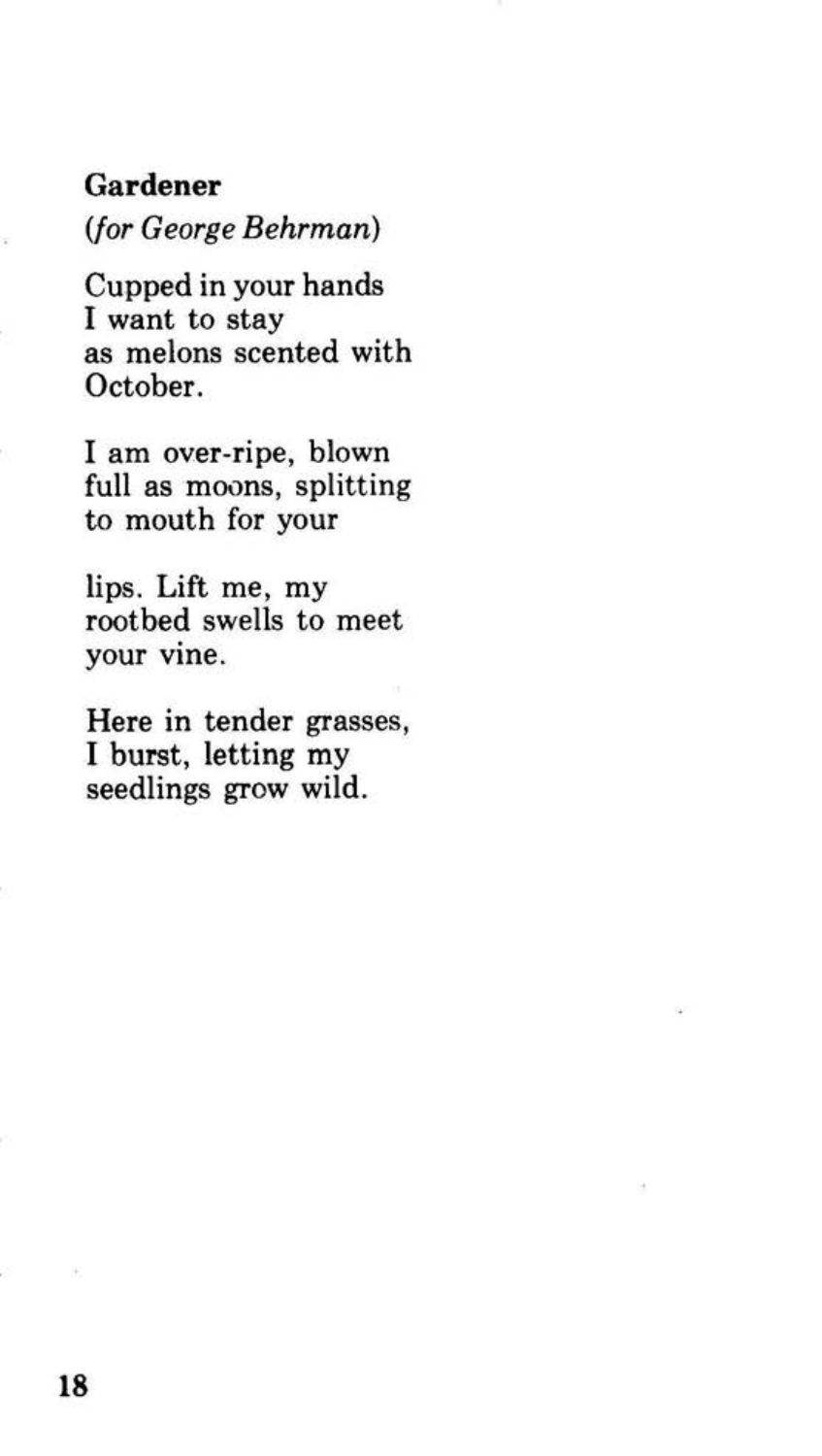# **For A Friend Who Left Without A Message**

Without you I am burying animals, with you I am digging them up. There is a hole outside, today it was empty.

Now the rain soaks through the mound, below an echo of drops beating a brown bag. Had you been there to feast on flowers

I would have returned to pack the earth. When you left no shoe or footprint I examined the grass looking for a thumbnail or a split.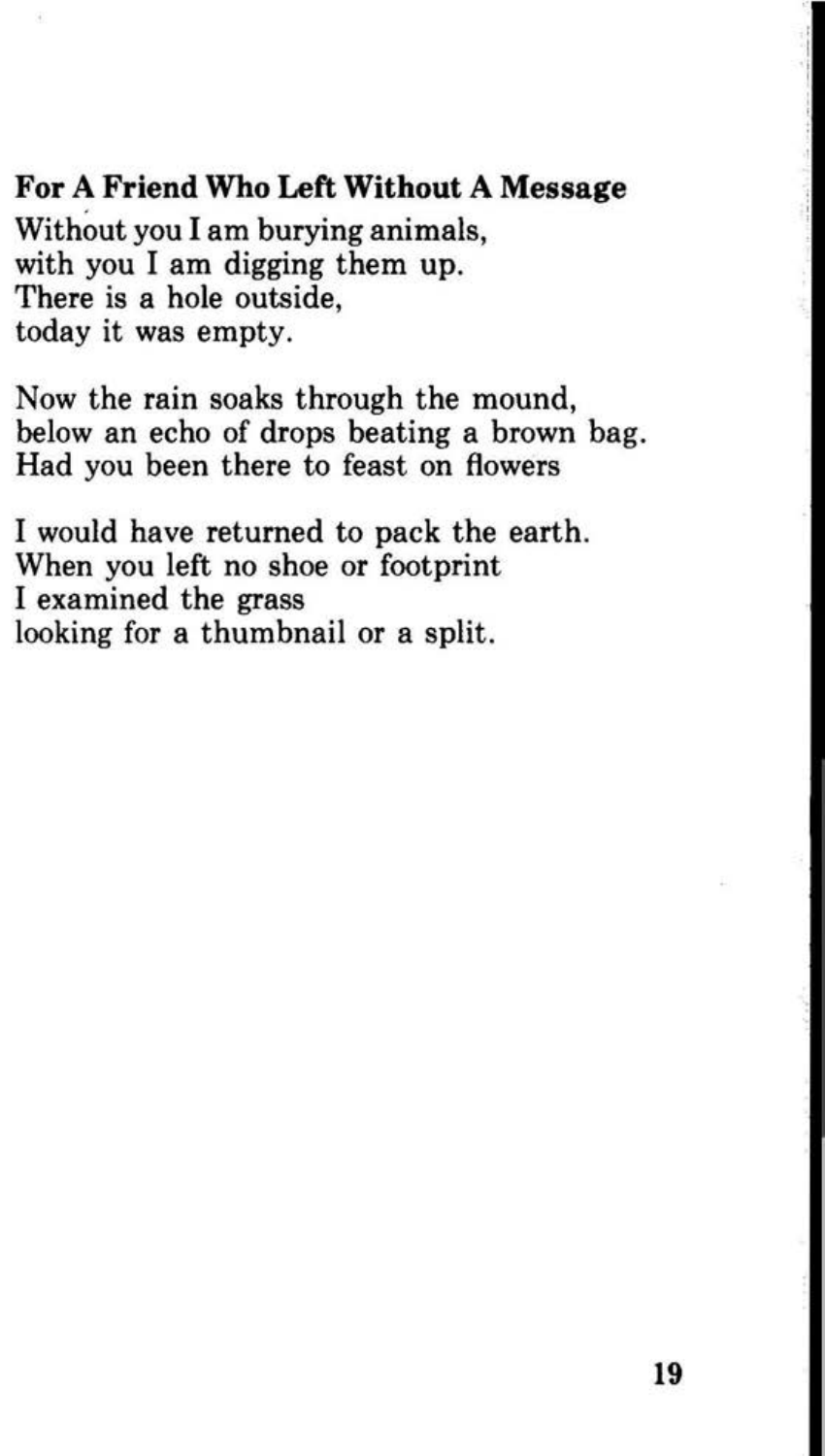#### **walking**

two kettles drumming, a boom of legs in skeletal rhythm grinding from hip to hip.

between our thighs, skin and silk swishing, the sound of apples eating from the inside out. our juice is red, blasts of blood bang bones beating in feet.

we march on rattling sticks.

when we lock fingers, I think splinters shooting the sun down.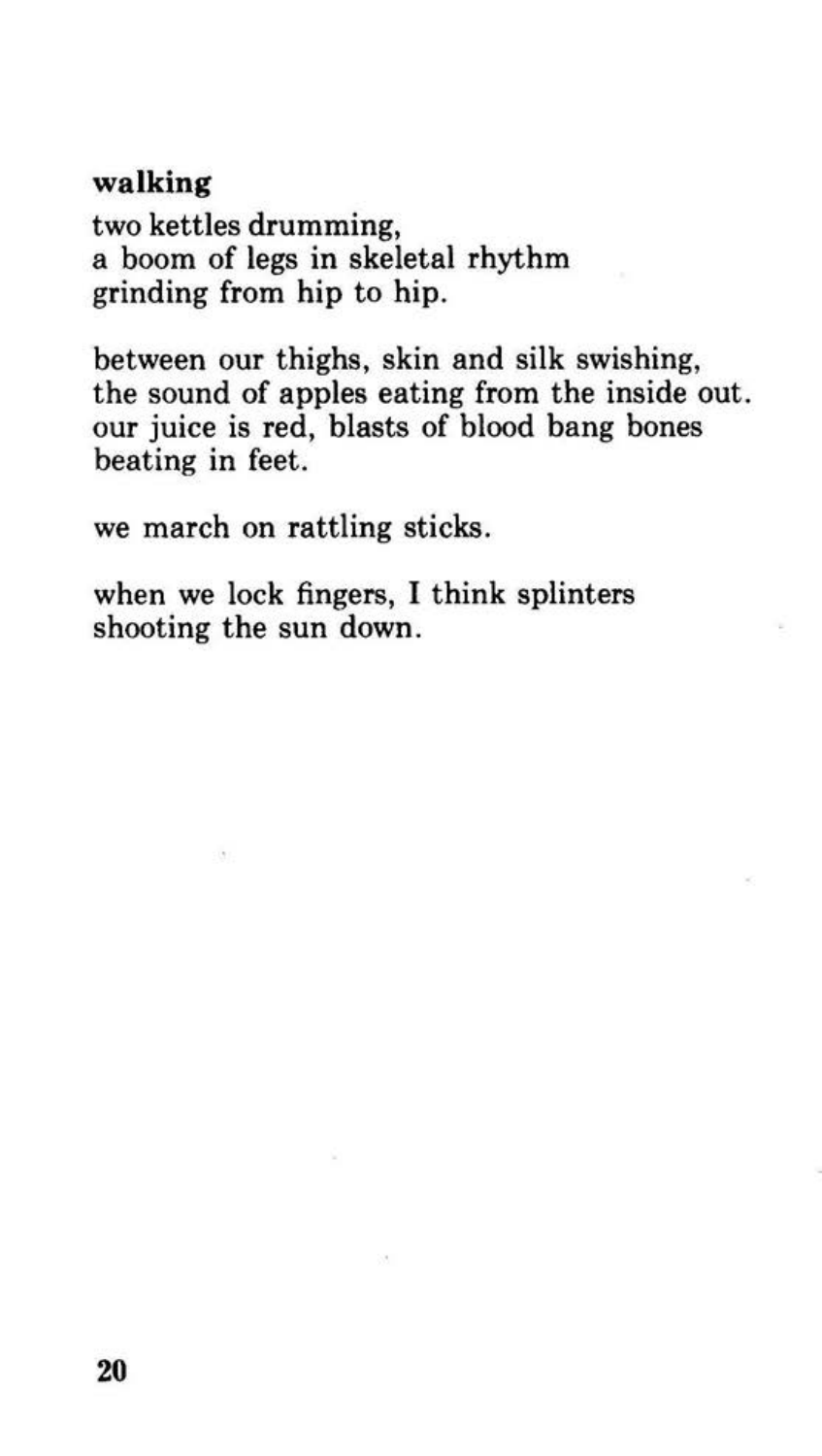#### **listen**

baby do you always keep a woman waiting? l will not stand for this sitting wondering what it is you've decided. i've got four pieces of paper with you scrawled all over them. my hands are smeared with every color of your name. it took me such a long time to pick the right one. come on poem!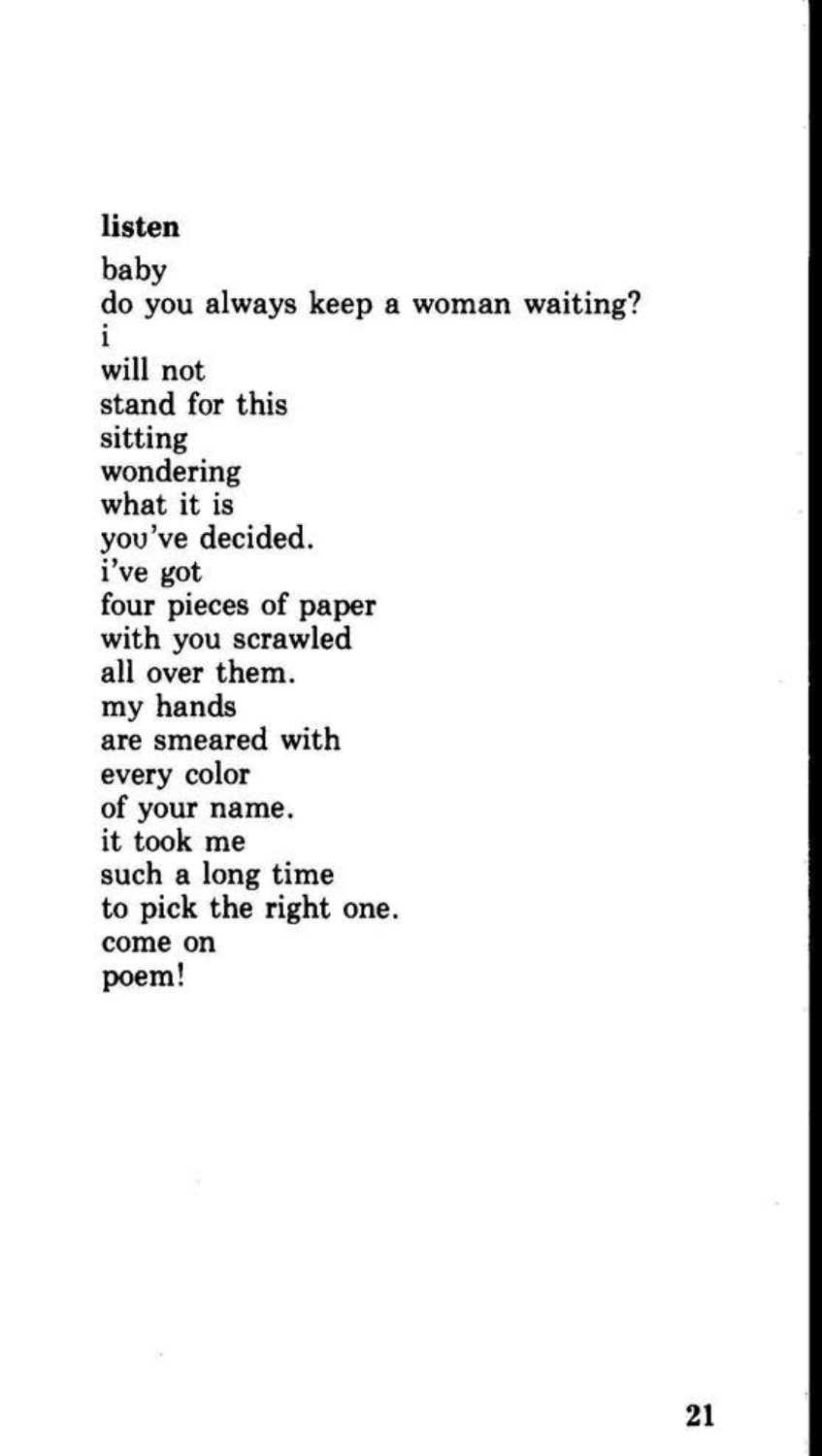#### **not her house**

this is her mother's house nothing has anything to do with her

though she swipes the sponge across the counter as if

she was planted there. she has something stuck around her middle

the blouse fills her out no it couldn't be fat yet

she's only married five years and angry at her ovaries

that won't produce. at three o'clock she wakes him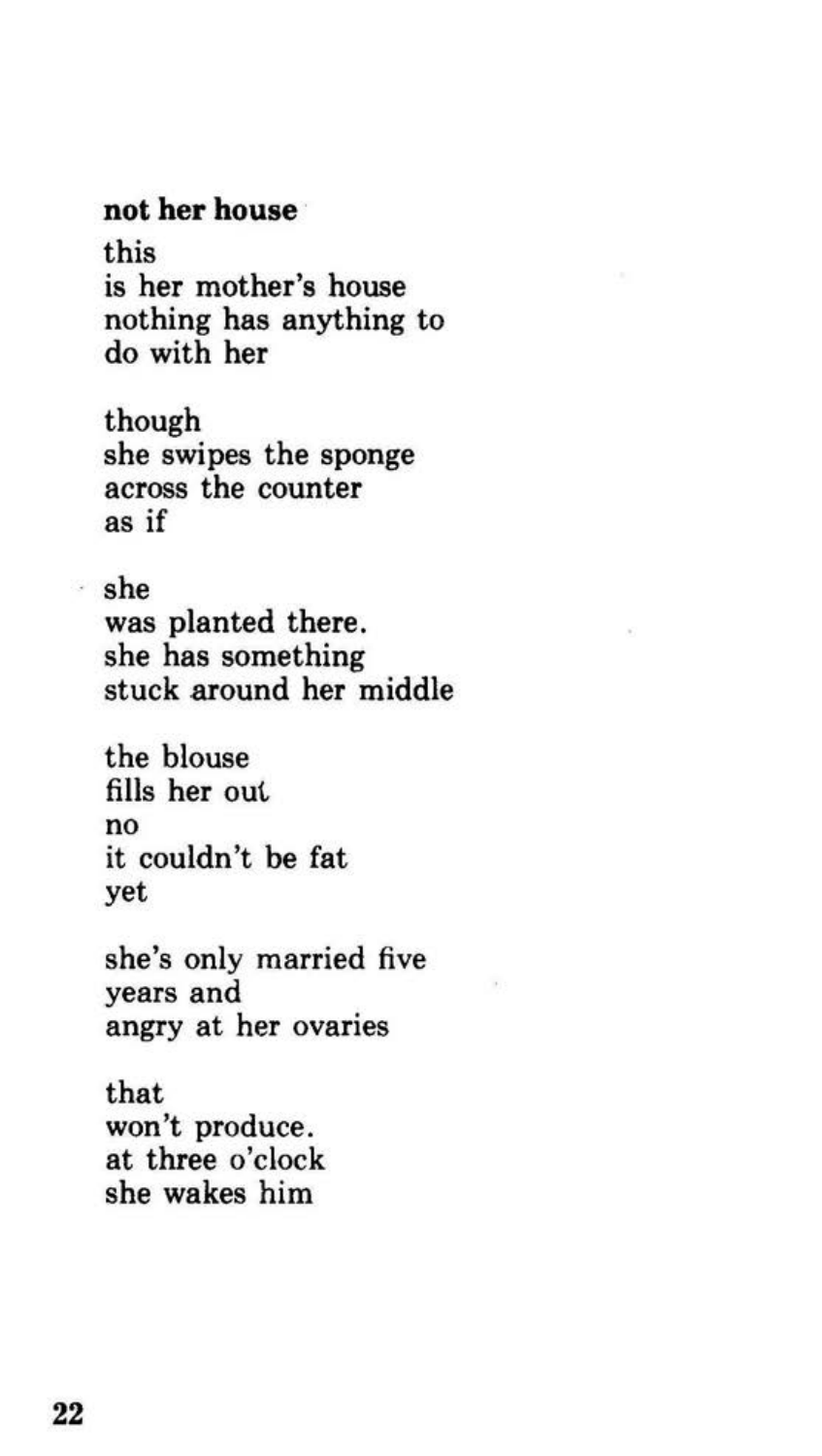straddles his middle and rides until she's wet then the doctor will

check to see if she got it in right if it can work

with less pills and apprehension.

it is dark in her mother's house I can't see the china she is showing me

nor the patterned silver or her reflection already tarnished from use.